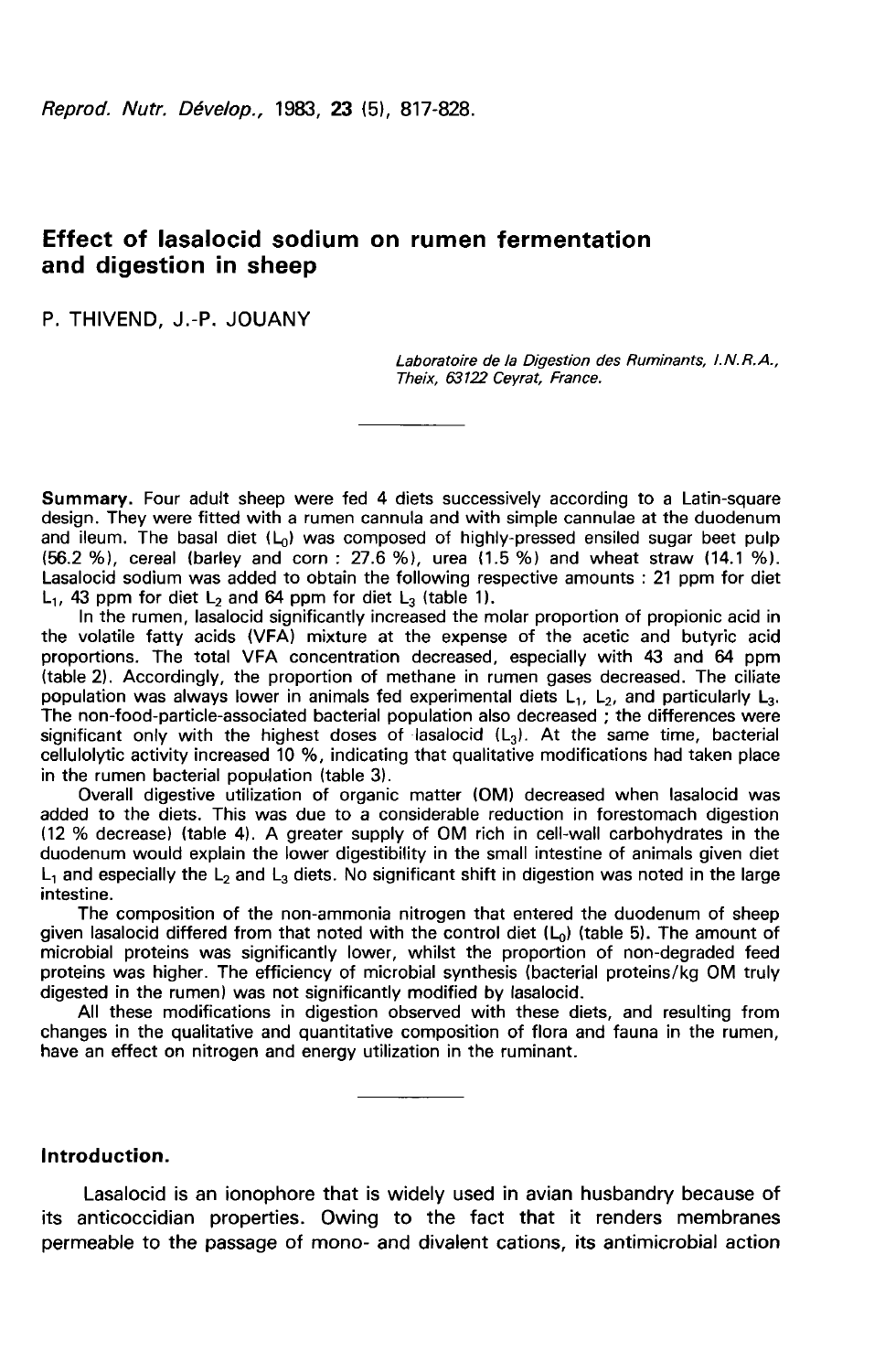favourably modifies rumen bacterial and protozoal populations, thus making better use of feeds.

In fact, lasalocid, like other ionophores and antibiotics such as monensin and salinomycin, has been shown to increase propionic acid production and reduce methane formation in the ruman (Bartley et al., 1979; see review of Durand, 1982). These results could be due to the selection of bacteria producing succinate and fermenting lactate and the inhibition of those producing acetate, butyrate and lactate as end-products, and formiate and hydrogen as intermediary precursors to methane.

To our knowledge, these are the only facts available on the role of lasalocid in ruminant digestion. In particular, very little work has been done to quantify the modifications of microbial digestion induced by this product in the feed. This paper reports a study of the extent of digestion in different parts of the digestive tract and of the nature of the end-products of digestion in the rumen as a function of the amount of lasalocid given. We used sheep fed diets rich in highlypressed, ensiled sugar beet pulp. The use of these diets to fatten cattle in beetproducing areas of France is steadily increasing.

## Material and methods.

Animal feed and experimental design. - Four adult Texel sheep fitted with a rumen cannula and with simple cannulae at the duodenum and ileum were given successively 4 different feeds (L0, L1, L2, L3) according to a Latin-square design. During the last period, the control animal had to be replaced by another identical animal because it refused to eat properly.

The 4 respective diets studied contained  $O(LO)$ ,  $21(L1)$ ,  $43(L2)$  and 64(L3) ppm of lasalocid sodium. The feed was made up of highly-pressed, ensiled sugar beet pulp (56.2 %), cereal (barley and maize 27.6 %), urea (1.5 %) and chopped wheat straw 114.1 %) (table 11. The feed rations were prepared daily and

| Ingredients                                | Intake $(% )$ |            |  |
|--------------------------------------------|---------------|------------|--|
|                                            | Fresh matter  | Dry matter |  |
| Highly-pressed and ensiled sugar beet pulp | 86.4          | 56.3       |  |
|                                            | 2.9           | 9.1        |  |
| Ground and pelleted barley (1)             | 5.8           | 18.5       |  |
| Chopped wheat straw                        | 4.3           | 14.1       |  |
|                                            | 0.4           | 1.5        |  |
| Chemical analysis                          | 0.2           | 0.5        |  |
|                                            |               | 94.1       |  |
|                                            |               | 2.4        |  |
|                                            |               | 100.0      |  |
|                                            |               | 100.2      |  |

### TABLE 1 Diet composition.

(1) Containing 115, 232 or 348 ppm of lasalocid sodium.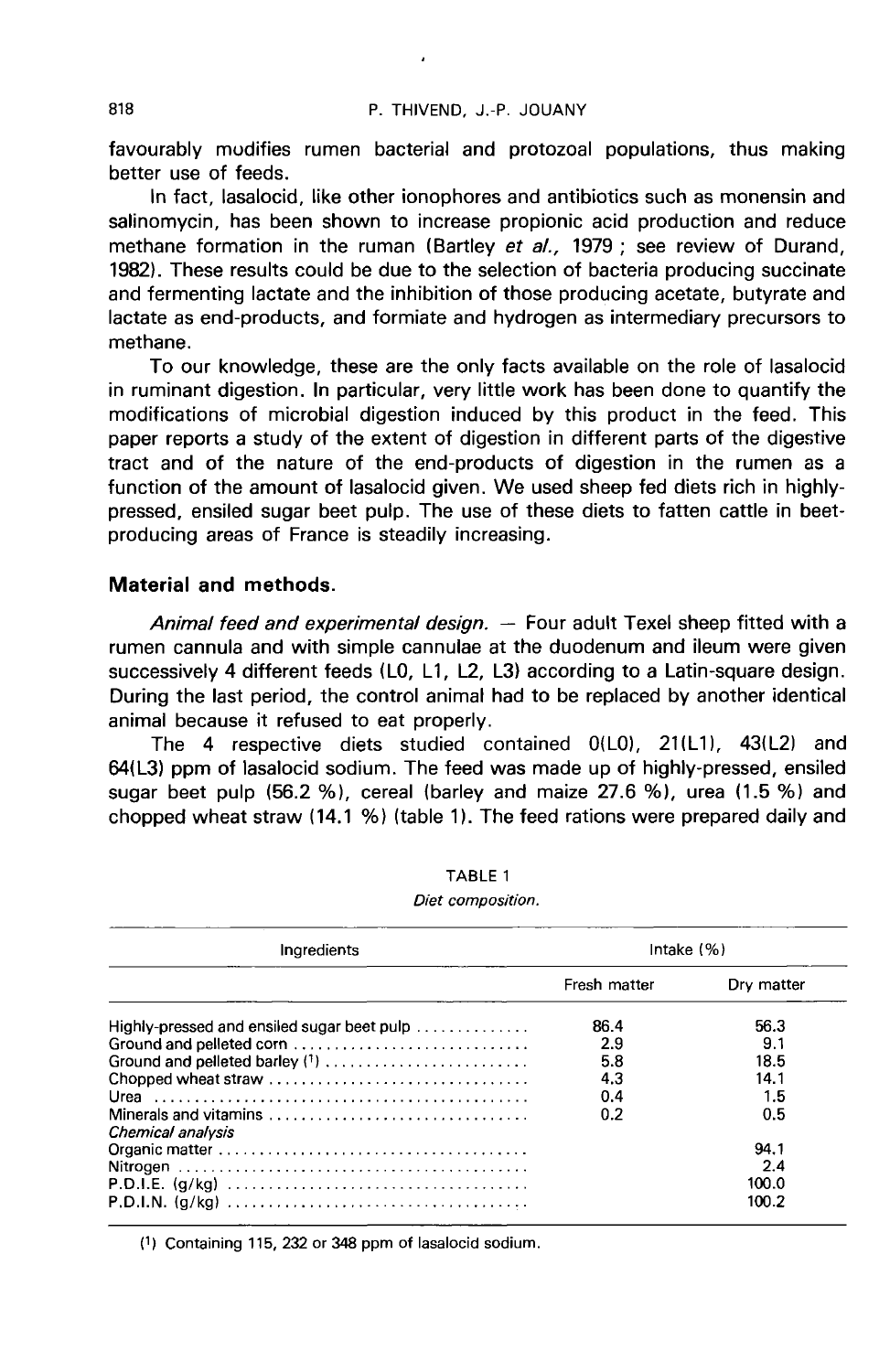given in two equal meals. The sheep had access to water and salt licks at all times.

The animals were fed *ad libitum* for the first 3 weeks : then they received an amount of feed corresponding to the intake of the animal that ate the least over that period. Food intake was controlled throughout the experiment. Water intake was controlled only during the last period.

Each experimental period lasted 6 weeks. It took the sheep 3 weeks to adapt to the diet. Digestibility measurements were taken during the 4th week. The digestive contents were sampled during the 5th week, and gas composition as well as cellulolytic activity were determined during the 6th week of each period.

Ten days prior to sampling, cellulose powder impregnated with chromic well as cellulolytic activity were determined during the 6th week of each period.<br>Ten days prior to sampling, cellulose powder impregnated with chromic<br>oxide  $(Cr_2O_3)$  (Tisserand *et al.,* 1962) was introduced directly i oxide  $(Cr_2O_3)$  (Tisserand *et al.*, 1962) was introduced directly into the rumen through the cannula at each feeding at the rate of 2.2 g of Cr<sub>2</sub>O<sub>3</sub> per day.

#### Sampling.

a) Diet digestibility was determined by total faeces collection over an 8-day period. Part (50 %) of the faeces excreted daily were dried for 48 h in a forced-air oven. A feed sample was taken daily and dried similarly.

b) Samples of the contents of the rumen (to determine bacterial  $\alpha$ - $\epsilon$  diaminopimelic acid) and of the duodenum and ileum were taken every 6 h for 2 days, staggering the first sampling of the second day by 3 h (collection at 3, 9, 15, 21, 6, 12, 18 h and midnight). The digestive contents were collected in plastic containers and frozen immediately at  $-20$  °C. A representative sample from each of the eight samples was pooled for each animal.

c) When the duodenal and ileal contents were collected, rumen liquor samples were taken to measure pH, VFA concentration and composition, ammonia nitrogen content, and to isolate representative bacterial samples. Samples were also taken at 1, 2 and 4 h after the morning meal to study<br>postprandial changes in the digestion end-products. Rumen liquor samples were<br>taken from the bottom of the rumen ventral pouch and filtered through a postprandial changes in the digestion end-products. Rumen liquor samples were<br>taken from the bottom of the rumen ventral pouch and filtered through a 1-mm<sup>2</sup> mesh metal screen. Ten milliliters of filtered liquor were mixed with 1 ml of additive  $(H_3PO_4 5 % + HgCl_2 1 %$  to analyse VFA, and 5 ml of :iltered liquor were added to 20 ml of a 12.5 % NaCl solution to determine ammonia nitrogen. Rumen gas samples were taken at 0, 1, 4 and 6 h (Jouany and Senaud, 1979) after food intake.

d) Samples to measure the protozoal population were taken 1 h after the morning meal for 5 consecutive days. The protozoa were counted according to Jouany and Senaud (1982). Using a particle counter (Coulter Counter), non-food particle-associated bacteria were counted in a representative rumen liquor sample every 3 h for 24 h ; 0.1 ml of filtered rumen liquor, to which three drops of 30 % formalin had been added, was brought to a final volume of 10 ml with a  $0.5-\mu$ filtered saline solution, then stored at  $+ 4$  °C. Lastly, the cellulolytic activity of rumen bacteria, measured by the nylon bag method (Jouany and Senaud, 1982), was determined by the weight loss of the wheat straw enclosed in the nylon bag that had remained inside the rumen for 48 h. Four bags were used per period per animal.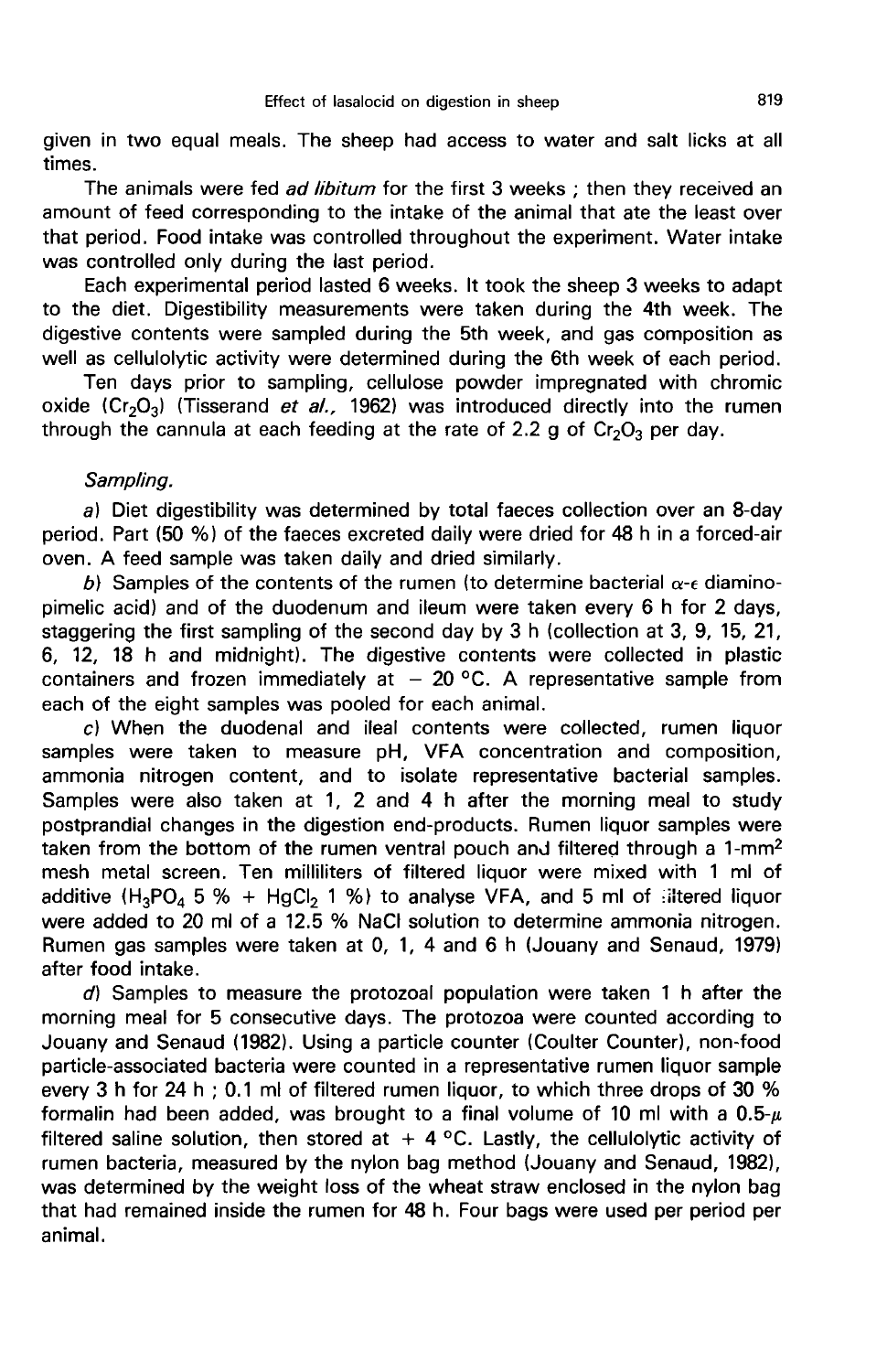*Chemical analysis. —* Dry matter and ash in feed, faeces and duodenal and ileal contents were analysed by classical methods. Total nitrogen was determined (Kjeldahl method) on the fresh samples. Ammonia nitrogen was measured by the method of Conway. Chromic oxide was determined by the procedure of Mathieson (1970), modified to obtain a linear relationship between optical density and  $Cr_2O_3$  concentration. The concentration and composition of VFA mixtures in the rumen were determined by gas-chromatography (Jouany, 1982), and rumen liquor ammonia nitrogen by the procedure of Berthelot (see Michel, 1971). Rumen gas samples were analysed by gas-chromatography (McArthur and Miltimore, 1961).

Bacterial nitrogen content in the duodenum was estimated by determining  $\alpha$ - $\epsilon$  diaminopimelic acid in the duodenal contents and samples of rumen bacteria. The latter were obtained by centrifuging samples of the rumen content taken from the same animals simultaneously with the duodenal samples.

The amount of undegraded dietary nitrogen in the rumen, calculated as the difference between non-ammonia nitrogen and bacterial nitrogen content of the duodenal digesta, included protozoal and endogenous nitrogen. This is referred to as non-bacterial non-ammonia nitrogen (NBNAN). The truly digested organic matter in the rumen was estimated by adding the organic matter from the bacteria to the organic matter apparently digested in the rumen. The former was determined by the amount of bacterial nitrogen flowing at the duodenum, assuming that 1 g of bacterial nitrogen corresponded to 11.4 g of bacterial organic matter.

Rumen digestion and total digestion coefficients for organic matter and nitrogen, based on nutrient-indicator ratios, were corrected to represent 100 % recovery of  $Cr_2O_3$ . The data were analysed in a Latin square design by variance analysis (Snedecor and Cochran, 1971).

### Results.

### Effect of lasalocid on rumen digestion.

a) End-products of fermentation (table 2).  $-$  The presence of lasalocid in the feed resulted in an increased amount of propionic acid in the VFA mixture which was significant ( $p < 0.01$ ) when the sheep were fed 43 and 64 ppm of lasalocid. This increase was around 14 % with the L1 diet (22 ppm) and reached almost 40 % with higher doses. The proportions of acetic and butyric acids lessened (table 2). The concentrations of other volatile fatty acids tended to decrease, particularly when the amount of lasalocid given exceeded 21 ppm, but the differences were significant only for valerianic acid ( $p < 0.05$ ) and caproic acid  $(p < 0.01)$ . The total volatile acid concentration of the rumen liquor also decreased significantly when the sheep were given 43 and 64 ppm of lasalocid. This drop was concomitant with a slight rise in pH noted with the experimental feeds.

The gas composition was greatly altered with diets containing 21 and 43 ppm of lasalocid (table 2). The methane fraction dropped 20 % and the  $CO_2/CH_4$  ratio This drop was concomitant with a slight rise in pH noted with the experimental feeds.<br>The gas composition was greatly altered with diets containing 21 and 43 ppm<br>of lasalocid (table 2). The methane fraction dropped 20 % a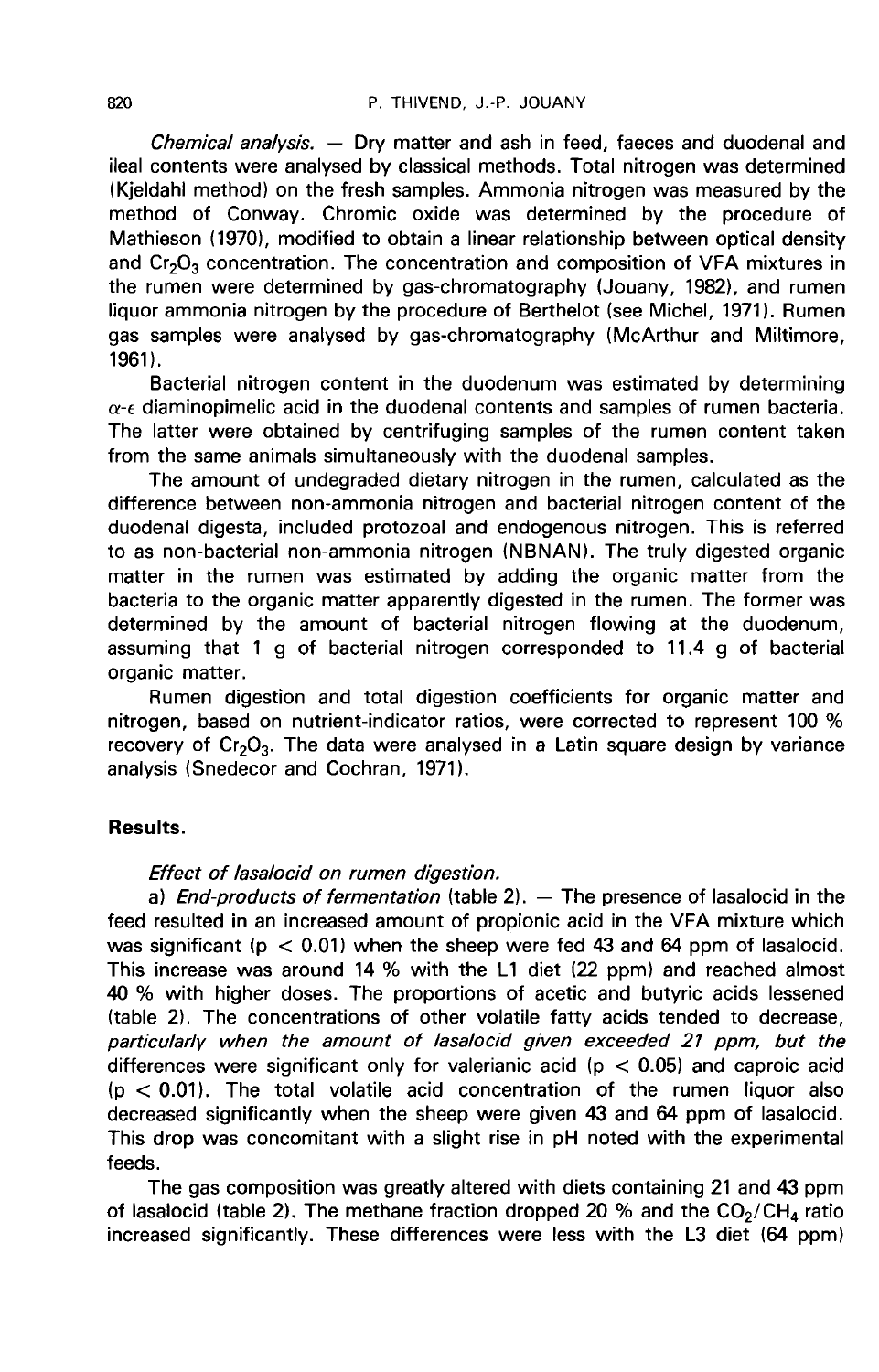| TABLE 2 |  |  |  |
|---------|--|--|--|
|---------|--|--|--|

|                                                                                                                                                                                                                                     | Lasalocid sodium (ppm)                                                                                                                                                                                                                                   |                                                                                                                                                                                                                                                                                                |                                                                                                                                                                                                                                                           |                                                                                                                                                                                                                      |  |  |
|-------------------------------------------------------------------------------------------------------------------------------------------------------------------------------------------------------------------------------------|----------------------------------------------------------------------------------------------------------------------------------------------------------------------------------------------------------------------------------------------------------|------------------------------------------------------------------------------------------------------------------------------------------------------------------------------------------------------------------------------------------------------------------------------------------------|-----------------------------------------------------------------------------------------------------------------------------------------------------------------------------------------------------------------------------------------------------------|----------------------------------------------------------------------------------------------------------------------------------------------------------------------------------------------------------------------|--|--|
| Rumen VFA                                                                                                                                                                                                                           | O(LO)                                                                                                                                                                                                                                                    | 21(L1)                                                                                                                                                                                                                                                                                         | 43(L2)                                                                                                                                                                                                                                                    | 64(L3)                                                                                                                                                                                                               |  |  |
| total VFA $(mmol/l)$<br>acetic (molar $\%$ )<br>propionic (molar $\%$ )<br>butyric (molar $\%$ )<br>isobutyric (molar $%$ )<br>valeric (molar $\%$ )<br>isovaleric (molar $\%$ )<br>caproic (molar $\%$ )<br>$Eh$ (mV)<br>$CO2/CH4$ | $74.2 + 4.0^a$<br>$60.6 + 6.1a$<br>$23.2 + 4.4^{\circ}$<br>$11.3 + 0.9^a$<br>$0.45 + 0.06^a$<br>$2.92 + 0.73$ <sup>a</sup><br>$1.45 + 0.81$ <sup>a</sup><br>$0.67 + 0.09A$<br>$5.88 + 0.17$ <sup>a</sup><br>$-392 + 55^{\circ}$<br>$2.23 + 0.44^{\circ}$ | $73.6 + 15.0$ <sup>ab</sup><br>$59.0 + 1.7$ <sup>ab</sup><br>$26.6 + 3.9A$<br>$10.0 + 1.9$ <sup>ab</sup><br>$0.57 + 0.07$ <sup>a</sup><br>$2.20 + 0.55$ <sup>ab</sup><br>$1.25 + 0.76^{\circ}$<br>$0.26 + 0.03$ <sup>B</sup><br>$5.86 + 0.16^{ab}$<br>$-414+37$ <sup>a</sup><br>$2.75 + 0.32b$ | $71.2 + 14.3$ <sup>bc</sup><br>$56.6 + 2.9b$<br>$32.3 + 5.7B$<br>$8.2 + 2.5^{\circ}$<br>$0.32 + 0.04$ a<br>$2.00 + 0.49$ <sup>bc</sup><br>$0.50 + 0.31$ <sup>a</sup><br>$0.22 + 0.04^8$<br>$5.95 + 0.22$ ab<br>$-402 + 27a$<br>$2.88 + 0.38$ <sup>B</sup> | $70.4 + 10.5$ c<br>$55.7 + 2.0^b$<br>$32.5 + 4.5^8$<br>$8.6 + 2.4$<br>$0.32 + 0.05^{\circ}$<br>$2.05 + 0.45$ °<br>$0.45 + 0.43$ <sup>a</sup><br>$0.17 + 0.02B$<br>$6.00 + 0.22b$<br>$-419+32a$<br>$2.55 + 0.41^{AB}$ |  |  |
| Ammonia nitrogen (mg/l)                                                                                                                                                                                                             | $154 + 58^{\circ}$                                                                                                                                                                                                                                       | $187 + 65^{\circ}$                                                                                                                                                                                                                                                                             | $152 + 50^{\circ}$                                                                                                                                                                                                                                        | $150 + 45^{\circ}$                                                                                                                                                                                                   |  |  |

Effect of lasalocid sodium on rumen fermentation (means of 10 measurements and standard-deviations).

because the rumen gas composition in one of the 4 sheep was abnormal Means with different superscripts are significantly different  $(A, B : P < 0.01; a, b, c : P < 0.05)$ .<br>because the rumen gas composition in one of the 4 sheep was abnormal  $(CO_2/CH_4 = 1.55)$ . If the data on this animal are discarded, obtained on the other 3 sheep are close to those with the other two experimental diets.

Finally, lasalocid did not alter the mean value of rumen liquor ammonia nitrogen content (table 2). The drastic increase in ammoniogenesis after feeding can be attributed to fermentation of the ureic nitrogen in the feed. After that, ammoniogenesis decreased quicker with the control than with the experimental diets (fig. 1) ; this would probably indicate greater bacterial synthesis when the sheep did not receive any lasalocid.

b) *Microbial population.* — The population of ciliate protozoa in the rumen was considerably modified with lasalocid. The protozoa included the following main strains : Entodinium sp. and Polyplastron multivesiculatum. The Polyplastron genus decreased significantly  $(p < 0.01)$  (table 3) with lasalocid, irrespective of the dose. In contrast, *Entodinium sp.* was not affected by 21 ppm of lasalocid but decreased markedly ( $p < 0.01$ ) when the dose was higher.

| Rumen ciliates (103/ml)                                                                                                                   | Lasalocid sodium (ppm) |        |                                                        |                                             |
|-------------------------------------------------------------------------------------------------------------------------------------------|------------------------|--------|--------------------------------------------------------|---------------------------------------------|
|                                                                                                                                           | O(LO)                  | 21(L1) | 43(12)                                                 | 64(L3)                                      |
| - Polyplastron multivesiculatum $13.0 \pm 5.4$ 0.45 + 0.21 <sup>8</sup> 0.55 + 0.23 <sup>8</sup><br>Non food-particle associated bacteria |                        |        |                                                        | $5.2 + 4.7B$<br>$0.57 + 0.22^B$             |
| Cellulolytic bacteria activity (%) $24.8 \pm 1.7$ <sup>A</sup> $27.8 \pm 2.4$ <sup>B</sup> $26.4 \pm 1.6$ <sup>b</sup>                    |                        |        | $6.77 + 0.53$ <sup>A</sup> $6.40 + 1.40$ <sup>Ab</sup> | $5.62 + 1.08$ <sup>b</sup><br>$27.7 + 1.1B$ |

TABLE 3

Effect of lasalocid sodium on rumen microbial population (means and standard-deviations).

Means with different superscripts are significantly different:  $(A, B, P < 0.01 : a, b, c : P < 0.05)$ .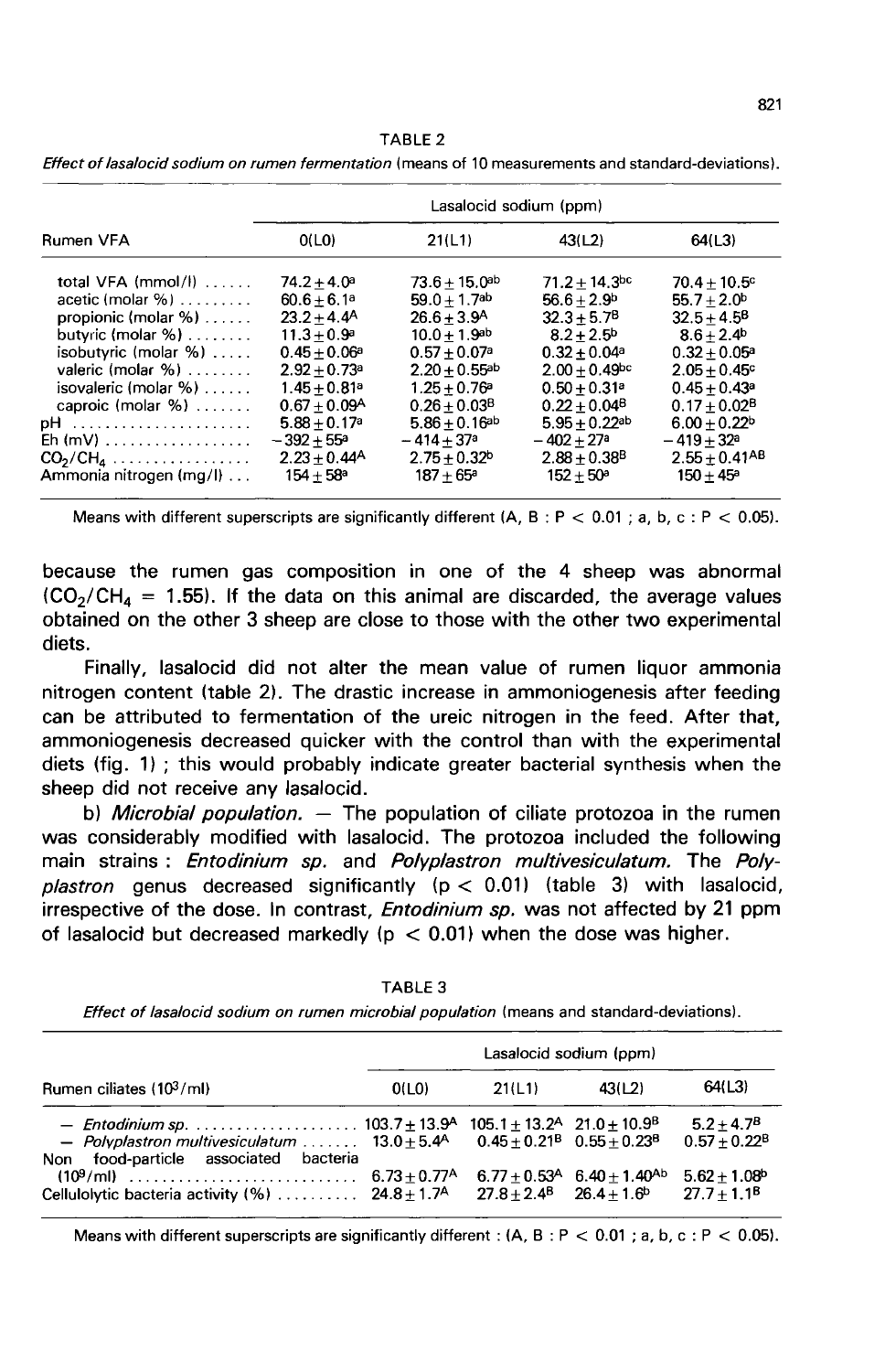

Dietary lasalocid in the L3 diet (64 ppm) caused a significant drop in the number of non-food particle-associated bacteria ( $p < 0.05$ ). Simultaneously with these quantitative modifications in the microbial population of the rumen, we observed a significant 10 % increase in the cellulolytic activity of the bacteria.

## Organic matter digestion (table 4).

Lasalocid modified the extent and sites of the digestion of organic matter. Overall digestive utilization was lower with feeds that contained 43 and 64 ppm of lasalocid. The values were only significantly different from the control values with the diet containing a higher amount of lasalocid (L3).

This depressive effect of lasalocid occurred mainly in the forestomach since it was expressed as a 12 % decrease in the amount of organic matter truly digested in the rumen, whatever the lasalocid concentration in the diet (table 4). These results confirm the decrease in rumen liquor VFA concentration with lasalocid, which is significant only in the L2 and L3 diets (table 2), and cannot be attributed to increased VFA absorption since the rumen pH values did not decrease with lasalocid.

822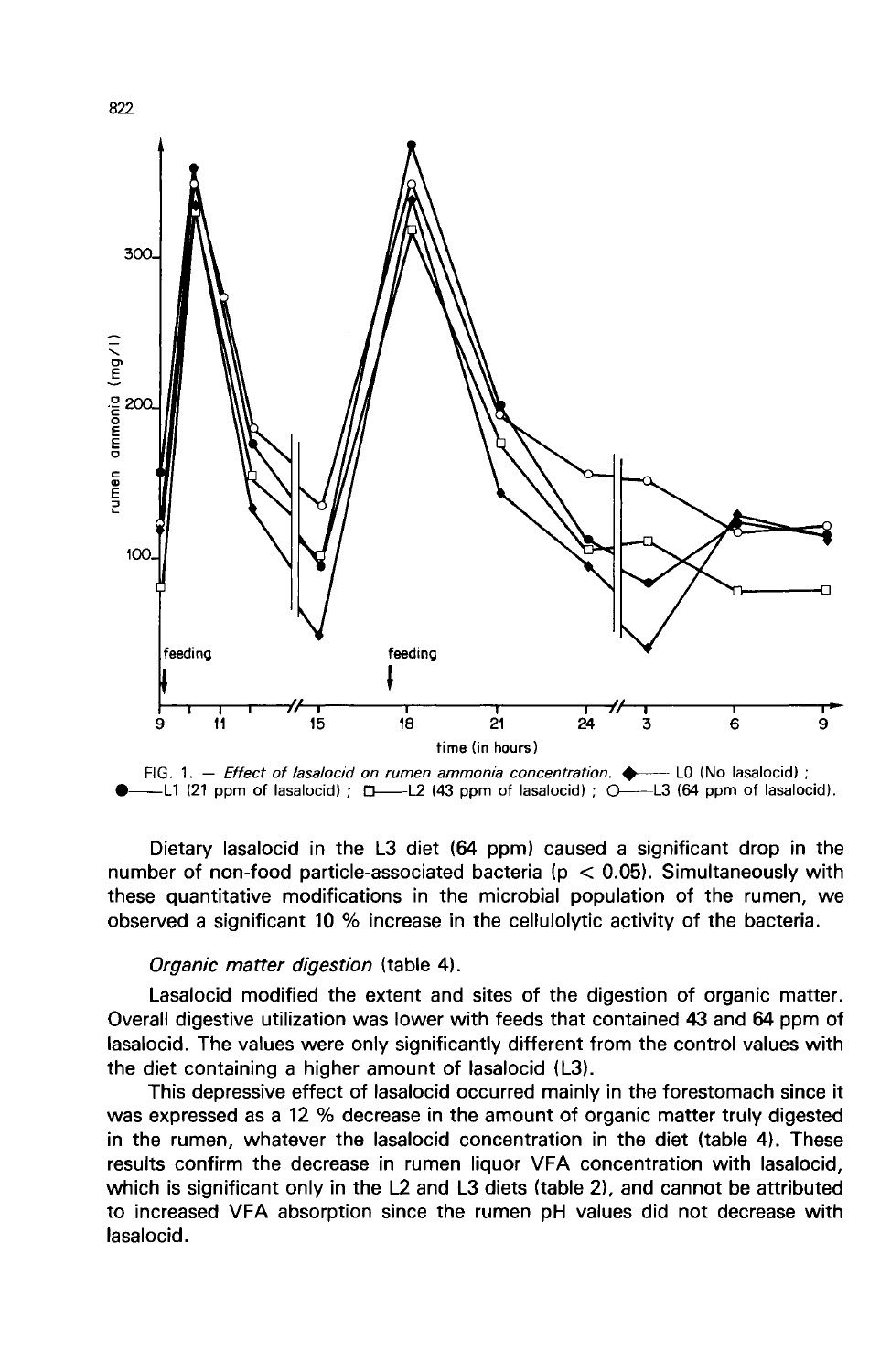#### TABIF4

|                                                                                                                          | Lasalocid sodium (ppm)                             |                                 |                                                          |                                       |
|--------------------------------------------------------------------------------------------------------------------------|----------------------------------------------------|---------------------------------|----------------------------------------------------------|---------------------------------------|
|                                                                                                                          | O(L <sub>0</sub> )                                 | 21(L1)                          | 43(L2)                                                   | 64(1.3)                               |
| Intake $(g/day)$<br>Ruminal digestion (% of intake)                                                                      | $823 + 17a$                                        | $824 + 17a$                     | $827 + 21a$                                              | $785 + 60^{\circ}$                    |
| $-$ OM apparently digested $\ldots \ldots \ldots$<br>- OM truly digested<br>Ruminal and small intestinal digestion (% of | $59.5 + 6.2^{\text{A}}$<br>$79.2 + 6.5^{\text{A}}$ | $52.4 + 4.4^8$<br>$69.4 + 4.8B$ | $55.8 + 4.8^{b}$<br>$71.2 + 4.3B$                        | $50.8 + 3.9^{\circ}$<br>$68.1 + 4.8B$ |
| Total digestion (% of intake) $\ldots \ldots \ldots$<br>Ruminal digestion (% of digestible OM)                           | $81.6 + 3.8^a$<br>$82.8 + 0.8$ <sup>a</sup>        | $75.9 + 5.6^a$<br>$82.8 + 0.1a$ | $74.2 + 6.8$ <sup>ab</sup><br>$80.7 + 3.9$ <sup>ab</sup> | $72.3 + 3.1B$<br>$78.5 + 2.5^{\rm b}$ |
| $-$ OM apparently digested $\ldots$<br>$-$ OM truly digested<br>Small intestinal digestion (% of OM entering             | $71.9 + 7.8$ <sup>a</sup><br>$95.3 + 8.0^{\circ}$  | $64.4 + 5.3b$<br>$85.2 + 5.7B$  | $69.7 + 4.1a$<br>$89.1 + 3.8^{b}$                        | $63.1 + 4.5b$<br>$84.7 + 6.3B$        |
| the duodenum) $\ldots$ , $\ldots$ , $\ldots$                                                                             | $54.8 + 2.6^a$                                     | $49.0 + 12.8^{\circ}$           | $45.9 + 8.2b$                                            | $43.9 + 1.9b$                         |

Effect of lasalocid sodium on the site and extent of organic matter (OM) digestion (means and standard-deviations).

Means with different superscripts are significantly different (A, B : P < 0.01; a, b, c : P < 0.05).

The digestion of organic matter was quantitatively depressed in the small intestine of sheep receiving lasalocid (table 4). This was due to the lowered digestion in the forestomach that supplies the small intestine with dietary organic matter. This supply of dietary organic matter was composed of components (table 1) rich in cell-wall carbohydrates and relatively poor in starch, explaining why it was poorly hydrolysed by intestinal enzymes. Organic matter digestibility was thus very much lower at the ileum (75.9, 74.2 and 72.3, respectively, in lasalocid-fed sheep as opposed to 81.6 % in the control animals). In the large intestine, part of the organic matter was fermented by the microflora, but with diets high in lasalocid, the breakdown was insufficient to compensate for the decrease in rumen digestion.

#### Nitrogen digestion (table 5).

Lasalocid, given at a concentration of 21 and 43 ppm in the feed, had no effect on nitrogen digestibility. At higher doses, its action was significantly depressive ( $p < 0.05$ ) (70.4 instead of 76.8 %). It had no effect on nitrogen losses in the rumen which, moreover, were practically inexistent since the duodenal N/N intake ratio was nearly 1 in the four diets studied.

On the other hand, lasalocid significantly lowered bacterial synthesis in the rumen ; bacterial nitrogen as a percentage of non-ammonia duodenal nitrogen was significantly depressed when lasalocid was given (63.1, 55.6 and 57.8 %, respectively, with the L1, L2 and L3 diets compared to 70.5 % with the control diet). Less bacterial nitrogen reached the small intestine as well. Consequently, the amount of undegraded dietary nitrogen in the rumen increased, and this increase was significant ( $p < 0.05$ ) with diets containing 43 and 64 ppm of lasalocid. Finally, the efficiency of microbial synthesis (g of bacterial nitrogen/100 g of organic matter truly fermented in the rumen) was not signifi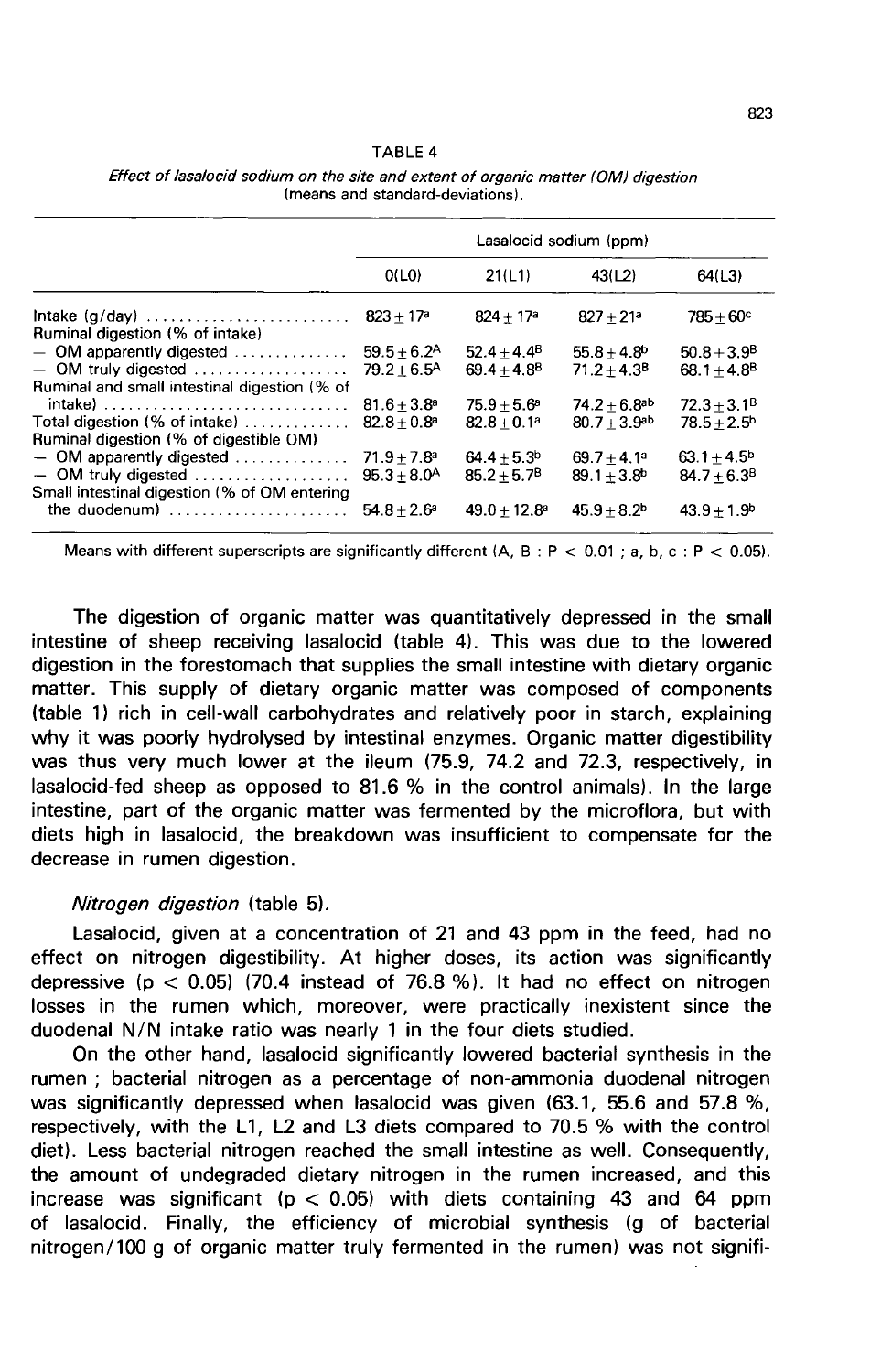Effect of lasalocid on the site and extent of nitrogen digestion (means and standard-deviations).

|                                                                                                              | Lasalocid sodium (ppm)                      |                                                         |                                             |                                            |
|--------------------------------------------------------------------------------------------------------------|---------------------------------------------|---------------------------------------------------------|---------------------------------------------|--------------------------------------------|
|                                                                                                              | O(LO)                                       | 21(L1)                                                  | 43(L2)                                      | 64(L3)                                     |
| Intake $(g/day)$<br>Duodenal flow of                                                                         | $20.7 + 0.9a$                               | $21.1 + 0.6^a$                                          | $21.2 + 0.7$ <sup>a</sup>                   | $20.2 + 1.7a$                              |
| $-$ total N : g/day $\ldots \ldots \ldots \ldots \ldots \ldots$<br>% of N intake $\dots\dots\dots\dots\dots$ | $20.7 + 0.8$ <sup>a</sup><br>$100.0 + 4.1a$ | $20.9 + 1.7$ <sup>a</sup><br>$99.0 + 9.2$ <sup>a</sup>  | $21.4 + 3.2^a$<br>$100.9+10.1$ a            | $21.8 + 2.0^a$<br>$107.9 + 4.0^a$          |
| $-$ non-ammonia nitrogen (NAN) (g/d)<br>- bacterial N (DAPA) : $-$ g/day                                     | $20.1 + 0.5^a$<br>$14.2 + 1.5^{\text{A}}$   | $19.7 + 1.9a$<br>$12.3 + 0.6^{\rm b}$                   | $20.5 + 3.4^a$<br>$11.2 + 0.8B$             | $20.8 + 1.8$ <sup>a</sup><br>$11.9 + 0.5B$ |
| $-$ % of NAN $\dots$<br>- dietary N $(1)$ : - g/day                                                          | $70.5 + 6.4^a$<br>$5.9 + 1.2A$              | $63.1 + 9.4b$<br>$7.4 + 2.6^a$                          | $55.6 + 5.5^B$<br>$9.2 + 2.6^8$             | $57.8 + 6.0B$<br>$8.6 + 2.1b$              |
| $-$ % of N intake $\ldots$<br>Bacterial nitrogen in duodenum (g/kg of OM                                     | $28.6 + 6.1a$                               | $35.1 + 12.4$ <sup>a</sup>                              | $43.5 + 11.3b$                              | $42.5 + 7.7b$                              |
| truly fermented in rumen $\vert$                                                                             |                                             | $21.9 + 0.24$ <sup>ab</sup> $21.5 + 0.11$ <sup>ab</sup> | $19.1 + 0.20^a$                             | $22.5 + 0.19b$                             |
| NAN absorbed in small intestine (% of NAN<br>entering duodenum)<br>N digestibility (%)                       | $70.1 + 3.4^a$<br>$76.8 + 3.0^a$            | $67.6 + 2.2$ <sup>a</sup><br>$77.0 + 2.4a$              | $69.0 + 6.4$ <sup>a</sup><br>$76.6 + 8.4^a$ | $70.0 + 2.4^a$<br>$70.4 + 1.7b$            |

(1) Included protozoal and endogenous N.

Means with different superscripts are significantly different (A, B : P < 0.01; a, b, : < 0.05).

cantly modified by lasalocid ; it was 2.19, 2.15, 1.91 and 2.25 for. the L0, L1, L2 and L3 diets, respectively.

In the small intestine, nitrogen digestibility was not altered by lasalocid, despite the different composition of the nitrogen fraction of the intestinal contents. Dietary nitrogen, mainly from cereal (prolamins), was probably not much more digestible than bacterial N, and the endogenous nitrogen portion was greater with the lasalocid diets since the amount of undegraded organic matter increased in the small intestine.

### Discussion.

Lasalocid, like other ionophores or antibiotics, modifies microbial activity in the rumen considerably. Because it selects specific bacteria, it directs fermentation towards a greater production of propionic acid and less methane production. By inhibiting the development of other bacteria, it reduces the intensity of microbial synthesis and, consequently, limits feed protein breakdown. Our results demonstrate the dual action of lasalocid on energy and nitrogen utilization which will now be discussed.

The increase in the molar proportion of propionic acid in the VFA mixture as well as the drop in methane production are now well known and have been widely studied using lasalocid (Gutierrez et al., 1982 ; Herod et al., 1979 ; Horton and Stockdale, 1981 ; Ricke et al., 1981 ; Thonney et al., 1981), monensin (Durand, 1982 ; Fuller and Johnson, 1981 ; Jouany and Senaud, 1978 ; Nagaraja et al., 1981; Van Nevel and Demeyer, 1977), avoparcin (Chalupa et al., 1981) and salinomycin (McClure et al., 1980; Webb et al., 1980).

The results of the present study, obtained with animals fed a very different type of diet (rich in cell-wall carbohydrates) from those studied until now, confirm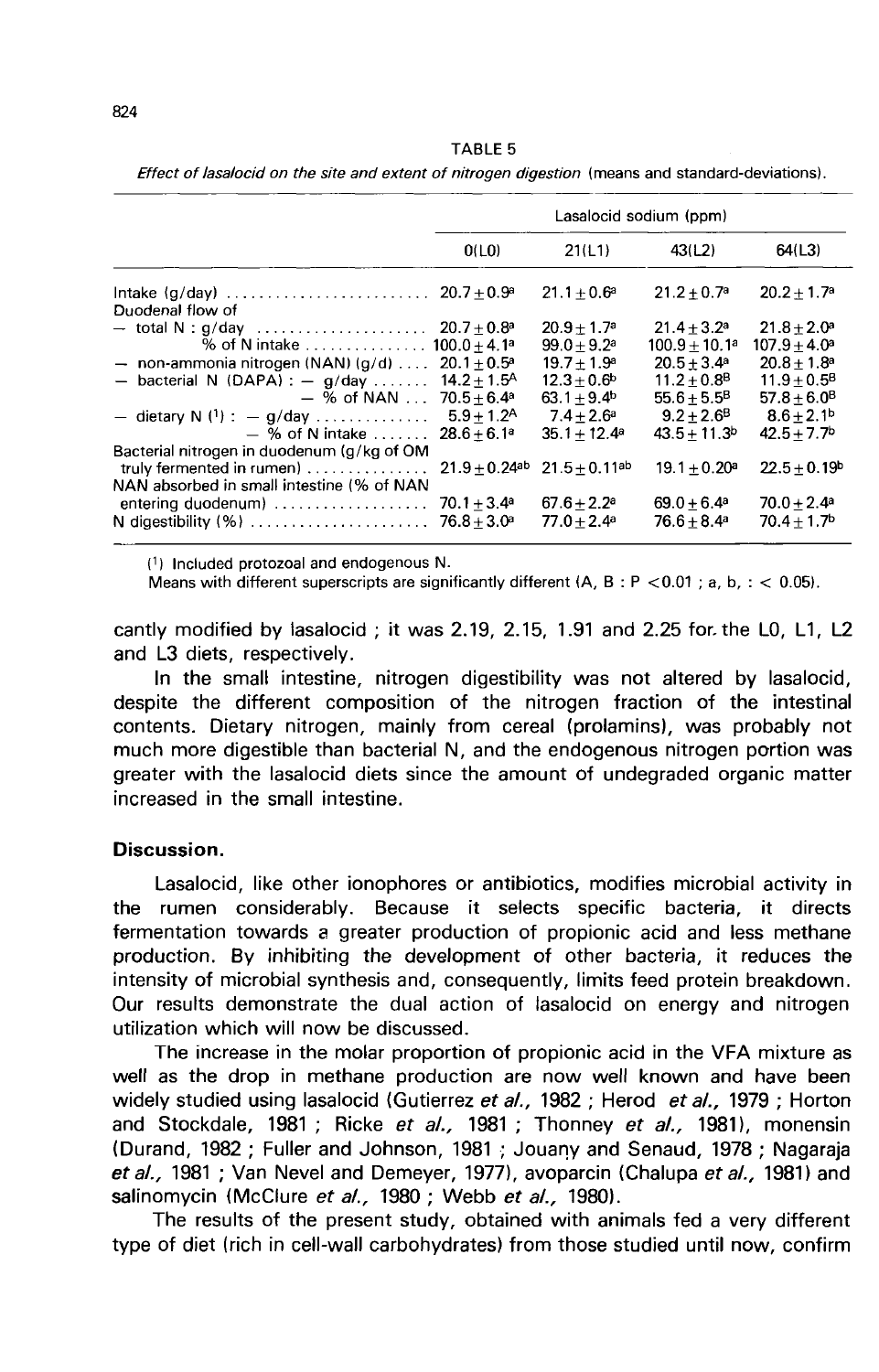previously published data obtained with concentrate diets and can be explained by considerable modifications in the rumen ecosystem. The drastic effect of lasalocid on ciliate protozoa in the rumen, as already noted with monensin (Jouany and Senaud, 1978), has been demonstrated. It has also been shown that, beyond a certain dose, lasalocid can alter the bacterial population both quantitively and qualitatively. Our results confirm other works (Brulla and Bryant, 1980 ; Chen Min and Wolin, 1979) showing that lasalocid (or monensin) selects resistant strains such as *Bacteroides* that produce succinate and Selenomonas which in turn decarboxylize the succinate, transforming it into propionate. Generally speaking, lasalocid has a very antibacterial action (Durand, 1982). The effect of lasalocid on the microbial population in the rumen is expressed as a decrease in the amount of organic matter fermented and in bacterial protein synthesis in the rumen. These results are similar to others (Muntifering et al., 1981) noted in cattle fed cereal-rich diets (90 % corn) supplemented with 33 ppm of monensin. However, modification of the bacterial population and the reduced number of protozoa cannot alone explain these results. This is emphasized in our study since neither the number of free bacteria in the rumen liquor nor the cellulolytic activity of rumen bacteria was affected by lasalocid. The microbial population was only significantly affected by doses equal to or higher than 43 ppm. Other mechanisms may be responsible for this decrease in rumen digestion. We measured water intake during the last experimental period and noted that lasalocid induced a strong increase in the amount of water consumed. Water intake was 2.7, 3.0 and 4.0 times higher in sheep that received 21, 43 and 64 ppm of lasalocid, respectively, than in the controls. These observations should be studied on a larger number of animals, but the increased water intake is likely to lead to accelerated turnover of the liquid fraction in the rumen, especially if the amount of salt (accessible at all times) ingested also increases (Harrison et al., 1975). Lasalocid would thus play a part in limiting the development of the microbial population. On the other hand, it could contribute to accelerating the rate of digesta transit towards the small intestine, thus reducing feed digestion in the rumen.

The lower digestion of organic matter in the rumen could be compensated for by greater digestion in the small intestine and/or the large intestine. As previously stated, with the type of diet we used, the cell-wall carbohydrate fraction of the dietary organic matter that is not degraded in the rumen cannot be hydrolysed in the small intestine. It can be hydrolysed in the large intestine, and the depressive effect of lasalocid partially or totally disappears according to the dose. The extent to which compensation occurs would then be definitely a function of the amount of organic matter reaching the large intestine and of the lasalocid concentration of digesta which, if too high, could again reduce microbial activity in the large intestine. With a high cereal diet containing lasalocid, more starch would escape rumen fermentation and be digested in the small intestine, as shown by Muntifering et al. (1981) using monensin. This would be advantageous for improving the utilization of cereal-rich diets in the ruminant since glucose from the intestinal hydrolysis of starch is better utilized than the VFA supplied by rumen fermentation. Thus, it is difficult to foresee the effect of lasalocid on the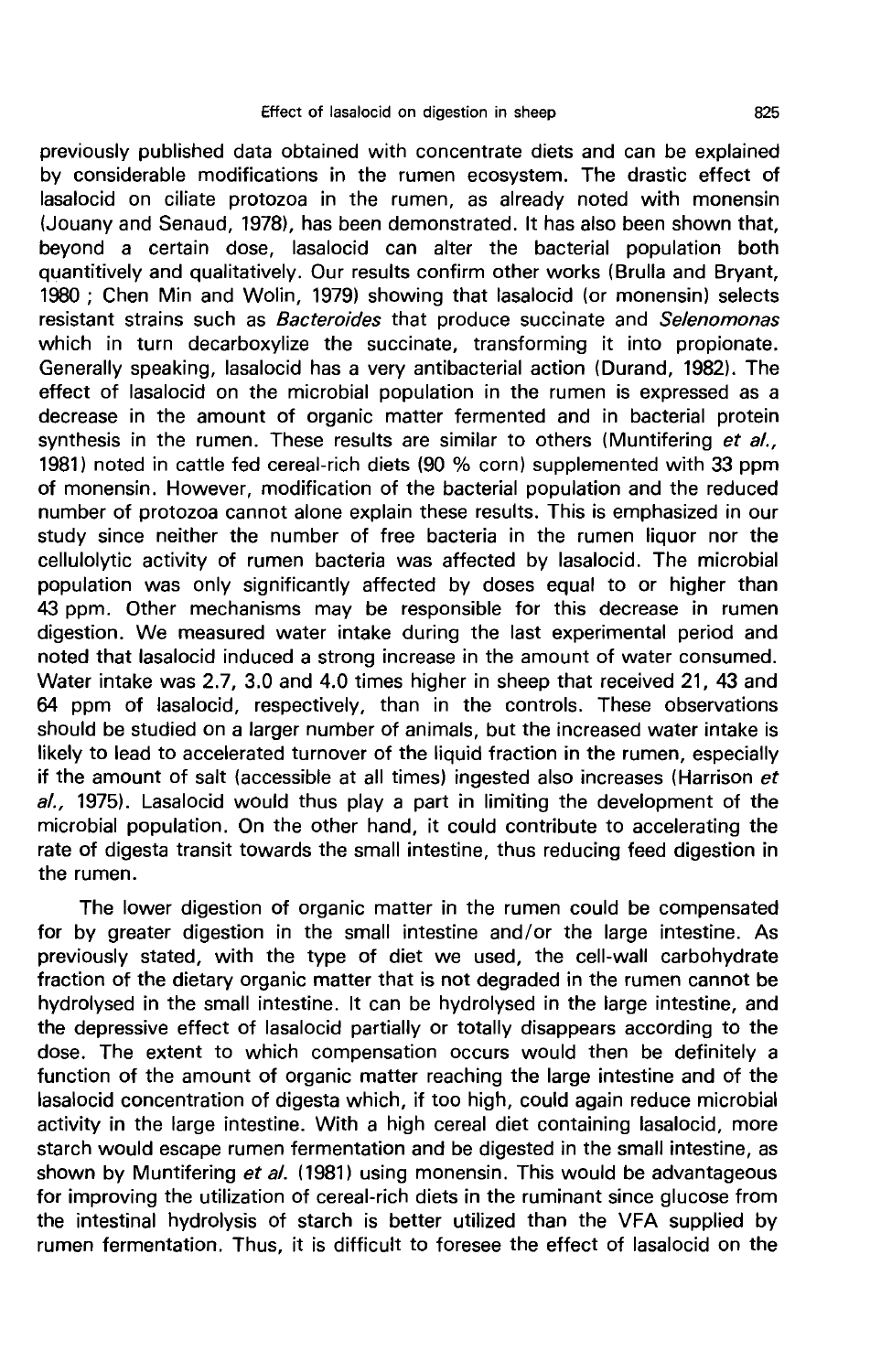overall digestion of organic matter since it will be both a function of the diet type and of the dose. However, the digestion of organic matter does not seem to decrease as long as the dose given does not exceed 50 ppm (Berger et  $al.$ , 1981 ; Geay, unpublished data ; Horton and Stockdale, 1981). Beyond this dose, a significantly depressive effect has been shown, but further work is required using other diets containing different amounts of starch and cell-wall carbohydrates.

Lasalocid modifies microbial activity in the rumen and thus lowers the proportion of dietary nitrogen degraded there, allowing the animal to make better use of dietary proteins. But the antimicrobial effect of lasalocid can be a disadvantage if the diet given is rich in non-protein nitrogen because the utilization of this nitrogen in microbial synthesis then decreases. Lastly, lasalocid was found to have a depressive effect on nitrogen digestion only with the L3 diet (64 ppm) ; this decrease was probably due to greater faecal nitrogen excretion caused by an increase in the fermentation of organic matter in the large intestine.

## Conclusion.

Lasalocid generally has a favourable effect in the ruminant, modifying energy and nitrogen digestion to make better use of the feed. The increased production of propionic acid and the decreased formation of methane in the rumen, as well as the increase in the amount of starch digested as glucose in the small intestine, all bring about improved utilization of dietary energy. These digestive manipulations are due to a modification in microbial rumen activity under the influence of lasalocid. This activity is generally low, leading to a decrease in bacterial synthesis and thus in the amount of bacterial nitrogen that reaches the duodenum. The proportion of undegraded dietary nitrogen in the rumen increases ; this could be of particular interest when using protein feed sources that are well-balanced in essential amino acids. In contrast, too great a reduction in microbial activity would be detrimental to the utilization of non-protein nitrogen. It could limit the use of lasalocid in diets with a high soluble nitrogen content (more than 40 to 50 % of the total nitrogen). All these digestive modifications, including the inhibitory effect of lasalocid on lactic formation (Nagaraja et  $al.$ , 1982) (which reduces the risk of acidosis) and on the development of coccidiae in the digestive tract (Foreyt et al., 1981), lead to the conclusion that this ionophore antibiotic can be used profitably in ruminant feeding, provided that it is totally harmless to the animal and to the consumer.

On the whole, these results indicate that, with the feed used, the optimal dose of lasalocid should not exceed 45 to 50 ppm. Beyond this dose, lasalocid can have a negative effect, decreasing the digestibility of organic matter and nitrogen. These results generally corroborate other work, but the effects of lasalocid have been found to depend on the diet given (Geay, unpublished data), and the optimal dose is also a function of this parameter.

Recu en décembre 1982. Accepte en février 1983.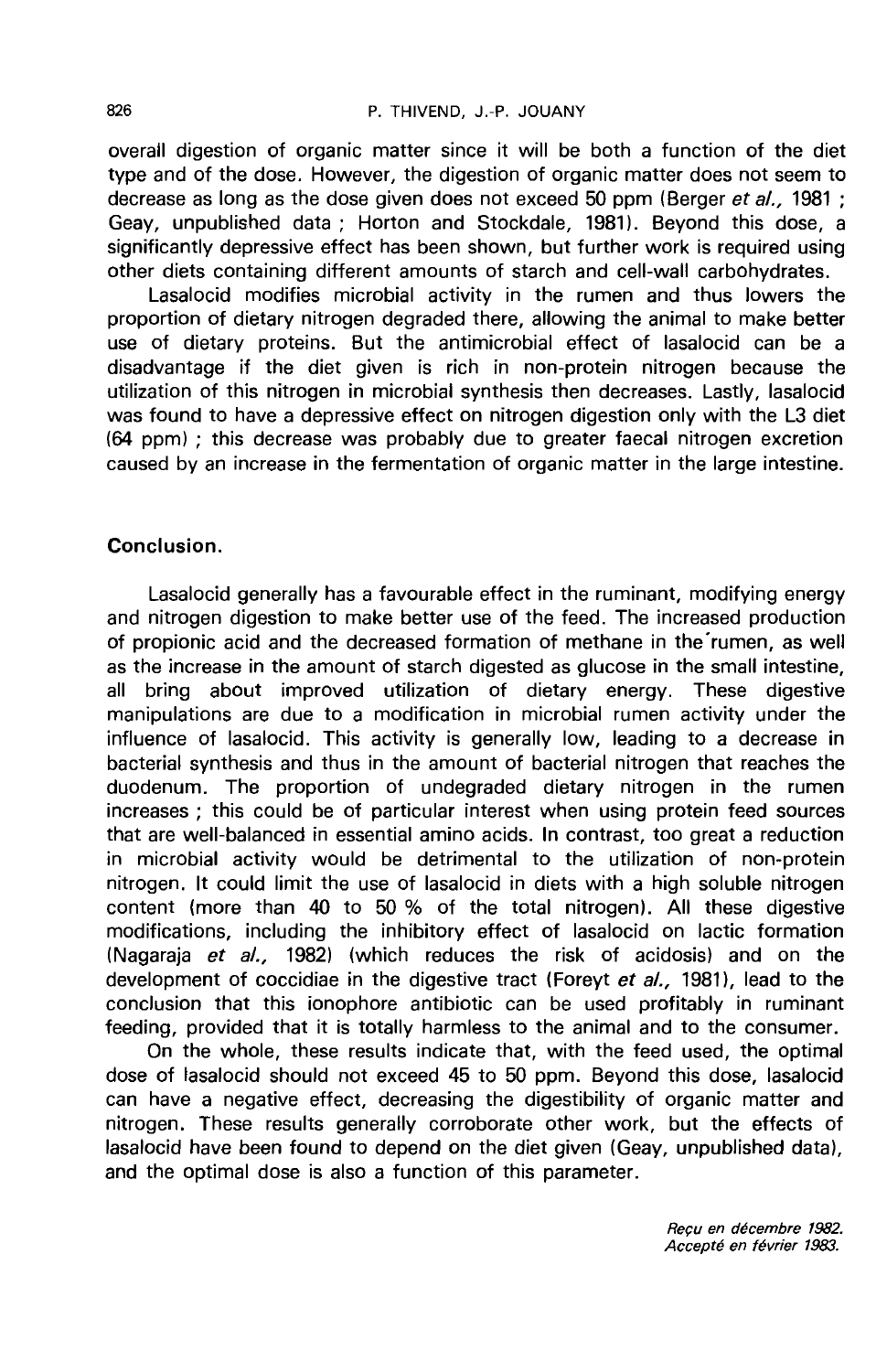Acknowledgements. — The authors wish to thank Hoffman-Laroche Cie, 52, Boulevard du Parc, 92521 Neuilly-sur-Seine, France for its financial support. They are also grateful to Dr. J. Senaud and the staff of the « Laboratoire de la Digestion » for their valuable contribution in setting up the experiment.

#### Résumé. Action du lasalocide de sodium sur les fermentations du rumen et la digestion chez le mouton.

Quatre moutons adultes ont reçu successivement 4 régimes suivant un schéma en carré latin. Les animaux portaient des canules du rumen et des canules simples au niveau du duodénum et de l'iléon.

Au régime de base  $(L_0)$ , constitué de pulpes de betteraves surpressées et ensilées (56,2 %), de céréales (orge et maïs, 27,6 %), d'urée (1,5 %), de paille de blé haché (14,1 %), on a ajouté du lasalocide de sodium pour obtenir des doses finales de 21 ppm (régime L<sub>1</sub>), 43 ppm (régime L<sub>2</sub>) et 64 ppm (régime L<sub>3</sub>) (tabl. 1).

Dans le rumen, la présence de lasalocide a significativement augmenté la proportion molaire de l'acide propionique dans le mélange des acides gras volatils, aux dépens de celles des acides acétique et butyrique ; la concentration totale des AGV a diminué surtout avec les doses 43 et 64 ppm (tabl. 2). Corrélativement la proportion de méthane dans les gaz du rumen a diminué. La population des ciliés a été systématiquement plus faible chez les animaux recevant les régimes expérimentaux  $L_1$ ,  $L_2$  et surtout  $L_3$ . La population des bactéries libres a également diminué ; le seuil de signification a été atteint avec la dose la plus<br>forte (L<sub>3</sub>). Dans le même temps, l'activité cellulolytique des bactéries a été accrue de 10 %,<br>ce qui traduit des modificati

L'utilisation digestive globale de la matière organique (MO) des rations qui a été diminuée en présence de lasalocide, s'explique surtout par une réduction importante de la digestion dans les préestomacs (12 %) (tabl. 4). L'apport plus important de MO particuliè- rement riche en glucides pariétaux avec ces régimes dans le duodénum justifie la diminution de la digestibilité dans l'intestin grêle des animaux recevant les régimes  $L_1$  et surtout  $L_2$  et L3. Il n'y a pas de compensation significative de la digestion au niveau du gros intestin.

La composition de l'azote non ammoniacal entrant dans le duodénum des moutons nourris avec les régimes expérimentaux est différente de celle observée avec le régime témoin  $(L_0)$  (tabl. 3) : la quantité de protéines microbiennes est significativement plus faible, alors que la part de protéines alimentaires non dégradées dans le rumen est plus importante. L'efficacité de la synthèse microbienne (g protéines bactériennes/kg MO réellement digérée dans le rumen) n'est pas significativement modifiée par la présence de lasalocide.

L'ensemble des changements observés sur la digestion de ces régimes, dus à la pré sence de lasalocide, s'expliquent par des modifications dans la composition qualitative et quantitative de la population microbienne du rumen. Les répercussions sur l'utilisation de l'azote et de l'énergie des rations sont importantes.

#### References

- BARTLEY E. E., HEROD E. L., BECHTLE R. M., SAPIENZA D. A., BRENT B. E., 1979. Effect of monensin or lasalocid, with and without niacin or amicloral, on rumen fermentation and feed efficiency. J. anim. Sci., 49, 1066-1075.
- BERGER L. L., RICKE S. C., FAHEY G. C., 1981. Comparison of two forms and two levels of lasalocid with monensin on feedlot cattle performance. J. anim. Sci., 53, 1440-1445.
- BRULLA W. J., BRYANT M. P., 1980. Monensin induced changes in the major species of the rumen bacterial population. Abst. Annu. Meet. am. Soc. Microbiol., 104.
- CHALUPA W., OPPEGARD C., WILLIAMS H. C., BLOCK B., PERKINS G., 1981. Effect of avoparcin on rumen environment and fermentation. J. anim. Sci., 53 (Suppl. 1), 387 (Abstr.).
- CHEN MIN, WOLIN M. J., 1979. Effect of monensin and lasalocid sodium on the growth of methanogenic and rumen saccharolytic bacteria. Appl. environ. Microbiol., 38, 72-77.
- DURAND M., 1982. Orientation du m6tabolisme du rumen au moyen des additifs. Ann. Zootechn., 31, 47-76.